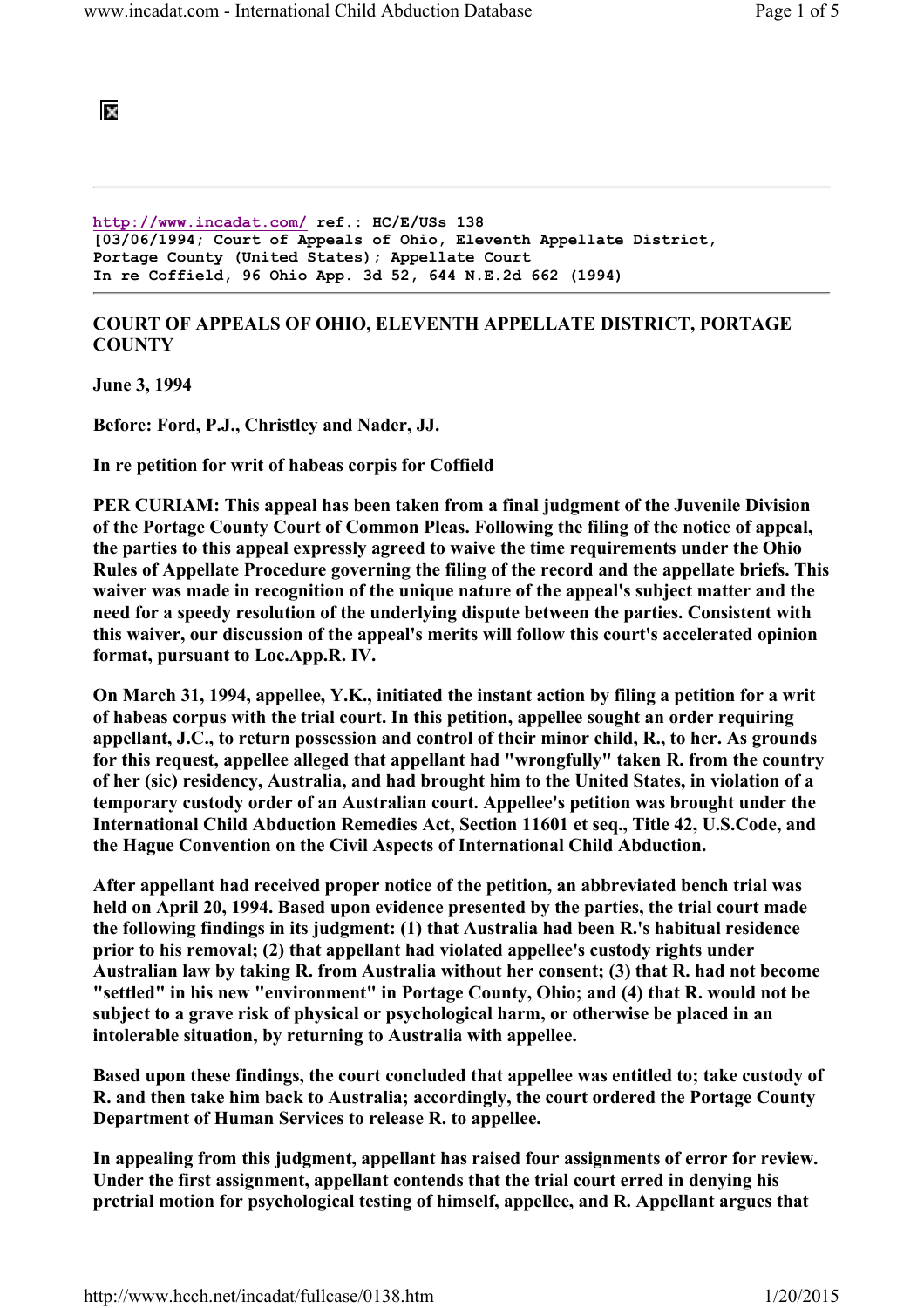the results of this testing should have been admissible because they would have been relevant to the factual issue of whether R. will suffer psychological harm by returning to Australia and living with appellee.

As was noted above, appellee's petition was brought under the International Child Abduction Remedies Act and the Hague Convention on the Civil Aspects of International Child Abduction. Section 4(b) of the former statute provides that in seeking the return of an abducted child who is being "wrongfully" held in the United States, any person can initiate a judicial proceeding in any court of competent jurisdiction. Section 4(d) then states that the issues raised in this proceeding shall be determined in accordance with the standards set forth in the Hague Convention. Section 11603, Title 42, U.S.Code.

Article 3 of the latter document states that a child has been wrongfully removed from the country of his habitual residence if the removal violated the custody rights of a person under the laws of that country. Article 12 then provides that upon determining that a wrongful removal has occurred, a court of competent jurisdiction must immediately order the return of the child if a period of less than one year has elapsed since the abduction. This article further provides that if a period of more than one year has elapsed, the court must order the return of the child, unless the abductor shows that the child has become "settled" in his new environment.

In essence, Article 12 of the Hague Convention establishes a presumption that a child should always be returned to the country of his habitual residence once the custodial rights of the petitioner have been demonstrated. However, in addition to the "settled environment" exception, Article 13 provides that the abductor can rebut this presumption by showing, inter alia, that "there is a grave risk that [the child's] return would expose the child to physical or psychological harm or otherwise place the child in an intolerable situation." Article 13(b).

Before the trial court, appellant did not attempt to refute appellee's evidence indicating that his removal of R. from Australia had been wrongful under the Hague Convention. Instead, he argued that both the settled environment exception and the grave risk exception were applicable in this case. In moving for psychological testing, appellant asserted that the results of such testing would be relevant to the latter exception because they would show that he was the better parent.

However, in interpreting Article 13, the courts in this country have expressly held that the scope of a trial court's inquiry under the grave risk exception is extremely narrow.

In Tahan v Duquette (App. 1992) 259 N.J.Super. 328 [613 A.2d 486] the court held that proposed testimony concerning the nature of the child's life in this country was irrelevant to the determination under Article 13(b):

"We agree with the trial judge that the Article 13b inquiry was not intended to deal with issues or factual questions which are appropriate for consideration in a plenary custody proceeding. Psychological profiles, detailed evaluations of parental fitness, evidence concerning lifestyle and the nature and quality of relationships all bear upon the ultimate issue. The Convention reserves these considerations to the appropriate tribunal in the place of habitual residence \* \* \*." Id at 333, 613 A.2d at 489.

Although ultimately concluding that the inquiry under Article 13(b) involves more than a "cursory" review of the civil stability in the country of habitual residence, the Tahan court determined that any proposed evidence on this issue must pertain to the environment in which the child will reside upon returning to the home country.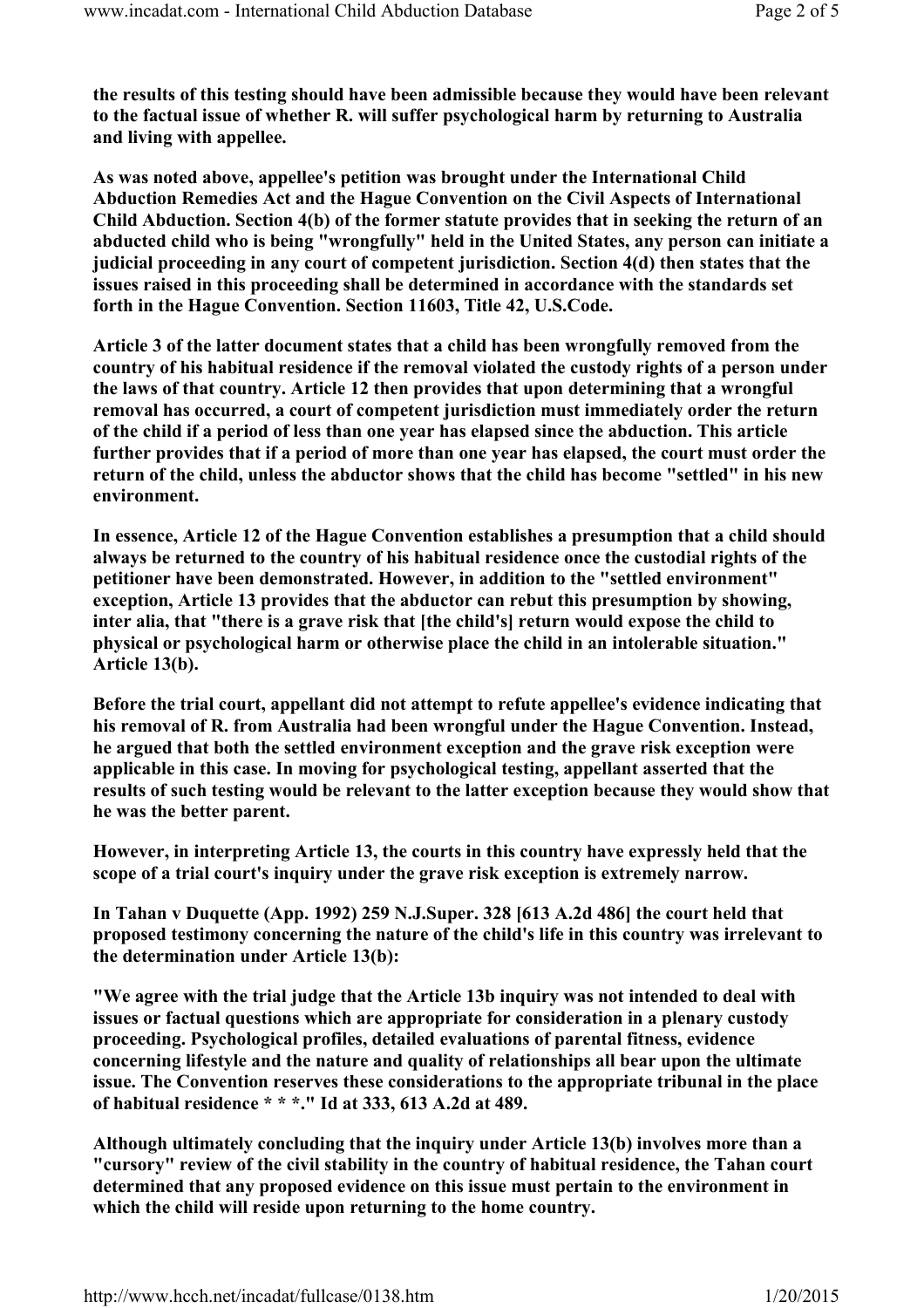In moving for psychological testing in the instant case, appellant did not assert that the results of the testing would produce evidence as to the basic environment in Australia and the type of individuals, besides appellee, with whom R. would have to live. Instead, the testing would only produce evidence which would normally be considered in a custody proceeding. Pursuant to the Tahan holding, such evidence is irrelevant to the issues raised under the grave risk exception. Thus, as the trial court did not err in denying appellant's motion, his first assignment is without merit.

During the course of the trial, appellant attempted to present evidence concerning appellee's lifestyle and the manner in which she had provided for R. prior to the date of the abduction in 1991. In ruling upon appellee's multiple objections, the trial court ruled that this proposed evidence was inadmissible. Under his second assignment, appellant maintains that the court's ruling was erroneous because this evidence was relevant to the issue of whether R. would be subjected to a grave risk of physical or psychological harm upon returning to Australia.

Near the conclusion of his case before the trial court, appellant made a proffer of the proposed evidence. A review of the proffer indicates that none of this evidence would have pertained to the basic environment which presently exists in Australia and the basic nature of the individuals with whom R. would live. Instead, the evidence pertained only to appellee and her prior life style.

Although this type of evidence would certainly be relevant in a plenary custody proceeding, this court concludes that it is irrelevant to the question of whether the grave risk exception is applicable. In relation to this point, we would note that Article 13 states that in determining whether a grave risk of harm exists, a trial court must consider the social background of the child in the home country. This language supports the conclusion that this exception is applicable only when the general environment of the home country poses a risk, not the specific environment in which the child will live.

As appellant's proposed evidence did not pertain to the general environment in Australia, it was irrelevant to the issues before the trial court. Thus, as the court did not err in excluding the testimony, appellant's second assignment is likewise without merit.

Under his next assignment, appellant challenges the trial court's conclusion that R. has not become "settled" in his new environment in Ohio. In support of this particular argument, appellant emphasizes that during the trial, he introduced evidence indicating that R. had not only developed relationships with members of appellant's family, but had also made new friends. Based upon this, appellant contends that the trial court erred in holding that the settled environment exception did not apply.

Evidence presented by both parties at trial clearly established that approximately three years had elapsed between R.'s abduction and the filing of appellee's petition. Accordingly, pursuant to Article 12 of the Hague Convention, a petition for the return of a child can be denied if the abductor demonstrates that the child has become settled in the new environment.

In concluding that appellant had not carried his burden of proof as to this exception, the trial court found that appellant had exposed R. only to a limited group of friends and relatives. Our review of the record supports this conclusion. While R. may have made new friends, the record shows that these friends were limited to the children of appellant's prior acquaintances, i.e., people whom appellant could trust. Moreover, appellant failed to present any evidence that R. had made any friends in the community in which they lived. In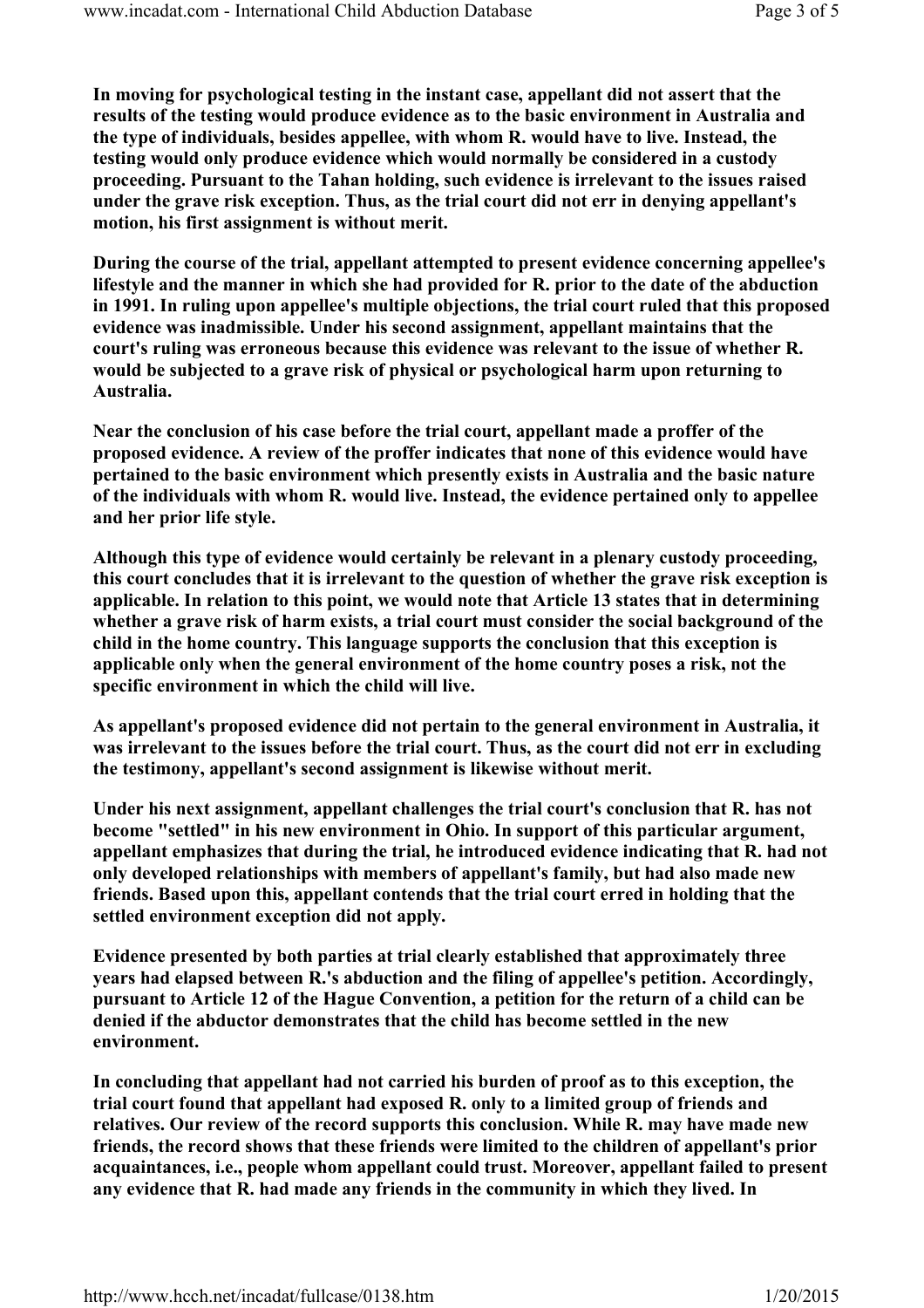addition, the evidence at trial clearly established that appellant and R. had been living in Ohio only for approximately ten months prior to the filing off the petition.

In support of its conclusion, the trial court also emphasized that appellant had not presented any evidence indicating that he had enrolled R. in school or any other activities. Given that R. is only five years old, the fact that he has not been enrolled in any organized activities would not indicate, in and of itself, that appellant was attempting to hide R.'s identity.

However, as to this point, we would note that under Section 4(e)(2)(B) of the International Child Abduction Remedies Act, appellant had the burden of showing by a preponderance of the evidence that R. was now "settled" in the new environment in this country. At trial, appellant did not show that R. had developed the connections to the community which a normal child of his age would, i.e., appellant did not show that R. had developed relationships with other individuals besides those which appellant specifically chose. Under these circumstances, appellant failed to carry his burden of proof.

Given the lack of evidence, the trial court did not err in holding that R. had not become "settled" in the new environment. Thus, appellant's third assignment is without merit.

Under his final assignment, appellant contends that the trial court erred in finding that R. would not be subjected to a grave risk of physical or psychological harm by returning to Australia. Although the court did not allow appellant to introduce the majority of the evidence which he sought to present, he still contends that the evidence he presented was sufficient to carry his burden of proof as to this particular exception. In support of this argument, he maintains that the testimony he was allowed to introduce indicated that R. would be psychologically harmed by being separated from him.

As to this point, this court would again note that in order to establish a grave risk under Article 13(b), the abductor must present evidence concerning the nature of the general environment in the home country. Although evidence concerning the possible harm caused by the separation would be relevant in a plenary custody proceeding, it is not relevant to the issue raised in the grave risk exception. To hold otherwise would alter the nature of the proceeding under the Hague Convention.

In support of its judgment as to the grave risk exception, the trial court held that the relevant evidence had supported the conclusion that the return of R. to Australia did not pose a grave risk to his physical or psychological well being. Our review of the record supports the trial court's holding. As part of his case, appellant presented the testimony of a psychologist who had met with R. on a number of occasions. During cross examination, this witness stated that in his opinion, R.'s proposed return to Australia, in and of itself, did not present a risk of psychological harm. This same conclusion was also reached by a social worker who had had contact with R.

Section 4(e)(2)(A) of the International Child Abduction Remedies Act states that the grave risk exception under Article 13(b) must be demonstrated by clear and convincing evidence. Section. 11603, Title 42, U.S. Code. Since the record before us indicates that appellant failed to carry this burden, the trial court did not err in concluding that appellant had not demonstrated a grave risk of psychological harm. Thus, appellant's final assignment is without merit.

The judgment of the trial court is affirmed.

Judgment affirmed.